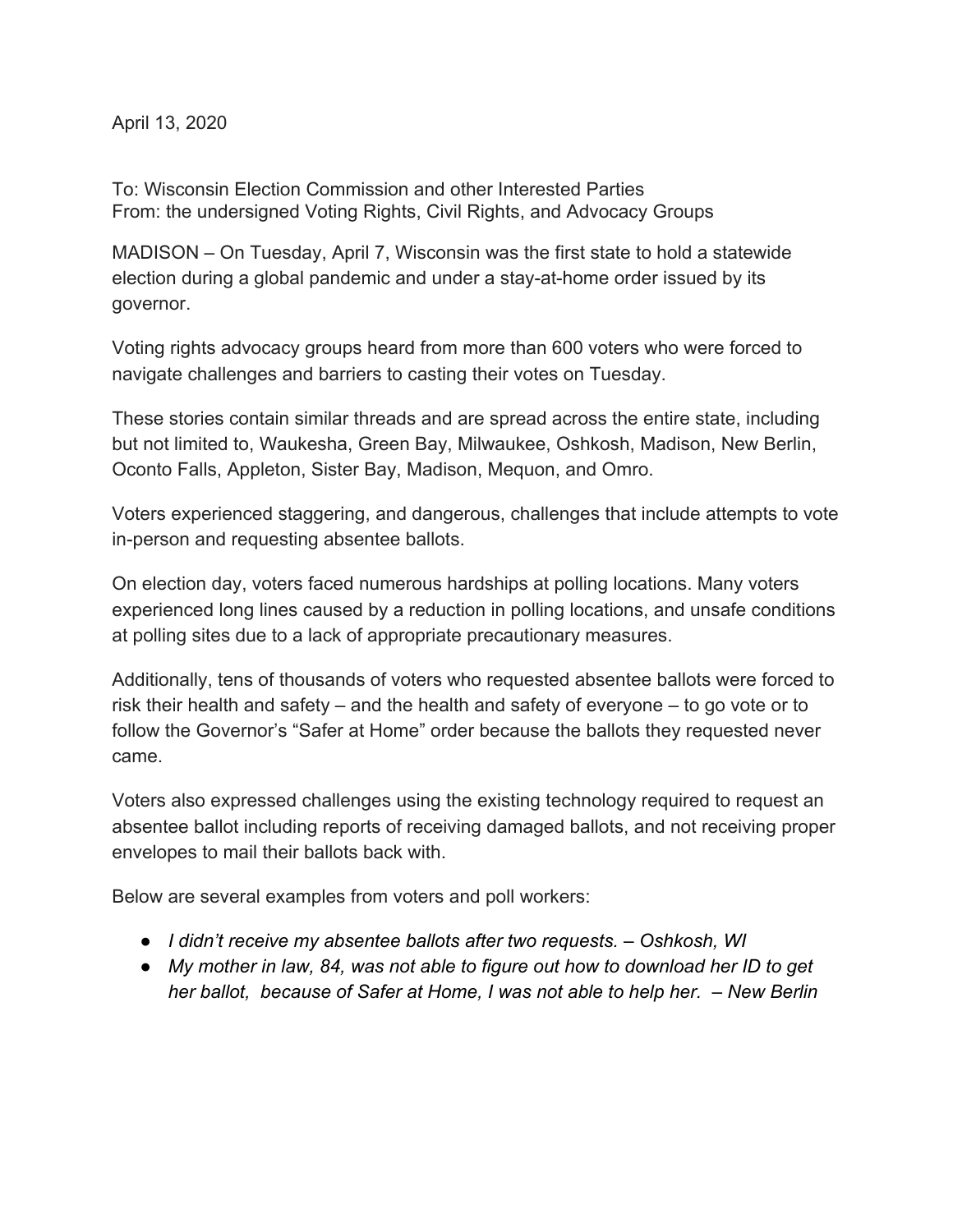Other individuals expressed concern about the changing guidance from the Wisconsin Election Commission on the requirement for a witness on the absentee ballot.

● *After the court ruled witness signature wasn't necessary I dropped my ballot off at the drop box. After I dropped it off, the ruling was reversed. Tried to contact the city of Kenosha clerk but got no response. Now my vote will not be counted because of missing witness signature and through no fault of my own. – Kenosha*

In addition to having concerns about absentee ballots, voters and poll workers expressed concerns about election day itself.

- *● The line was very long. My disabled husband could not stand for the 3 hour wait. – Green Bay*
- *Over a two-hour wait with no bathroom access, no hand sanitizer access, half of the people weren't wearing masks in line. Social distancing was not followed well*. *– Milwaukee*

Weeks before the election, a collective of voting rights organizations voiced their concern with holding an election during a pandemic. The consensus was that state lawmakers needed to implement several recommendations. Decisionmakers refused to make accommodations or recognize the challenges and burdens being placed on individuals because of COVID19.

Wisconsin has multiple elections scheduled for 2020 and it is imperative that our elected representatives act now to put in place election processes that will ensure all voters can be safe while exercising their constitutionally guaranteed voting rights. Those organizations are asking the following:

- Mail a ballot to all registered voters automatically before each election, ideally 30 days before the election date. Voters should not be required to have a witness or provide proof of an ID to request or return their ballot.
- Allow voters to return ballots multiple ways: through the mail, the use of secure drop boxes, and by dropping off at polling locations on the day of the election.
- Every municipality should have a minimum number of polling locations within their community based on the size of the population, located in areas that can serve all populations in the municipality and allow voters to register and vote quickly and efficiently if they choose to vote in person on election day.
- Every municipality should offer in-person access to early voting and voter registration, as well as ballot drop boxes for several weeks before Election Day.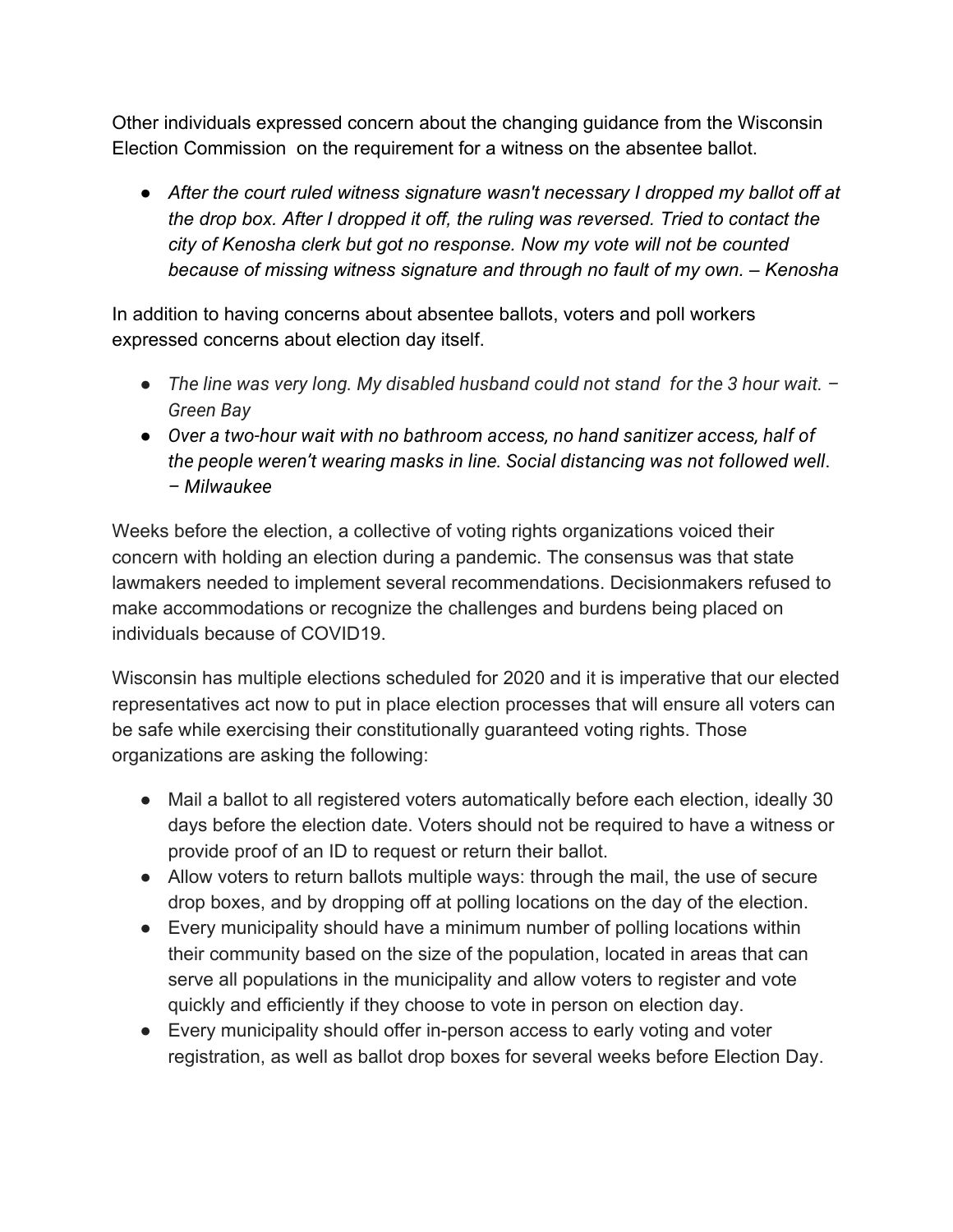- Voter registration should be as easy as possible through automatic voter registration in schools or at the DMV. Voters should also be able to register in person on Election Day and during early voting periods.
- All voters should remain on the voter rolls unless there is an action by the voter or through government records (such as death records) that would indicate they are no longer eligible to vote. Wisconsin should not use passive efforts to remove voters such as through returned postcards or past voting history, which are notoriously unreliable and unfair.
- The government should fund public education efforts to ensure that all citizens are aware of how our voting process works and how they can participate.
- For citizens for whom English is a second language they should have access to language assistance for voting. This should include access to ballots and elections materials in their native language

ACLU of Wisconsin

Black and Brown Womyn Power Coalition, Inc.

Black Lives Matter to Wisconsin Unitarian Universalists

Chippewa Valley Votes

EXPO (Ex Incarcerated People Organizing)

Layton Boulevard West Neighbors (LBWN)

League of Women Voters of Wisconsin

MICAH (Milwaukee Innercity Congregations Allied for Hope)

Midwest Environmental Advocates

Milwaukee County Human Rights Commission

MIRACLE Mental Health

Milwaukee Turners

National Lawyers Guild, Milwaukee Chapter